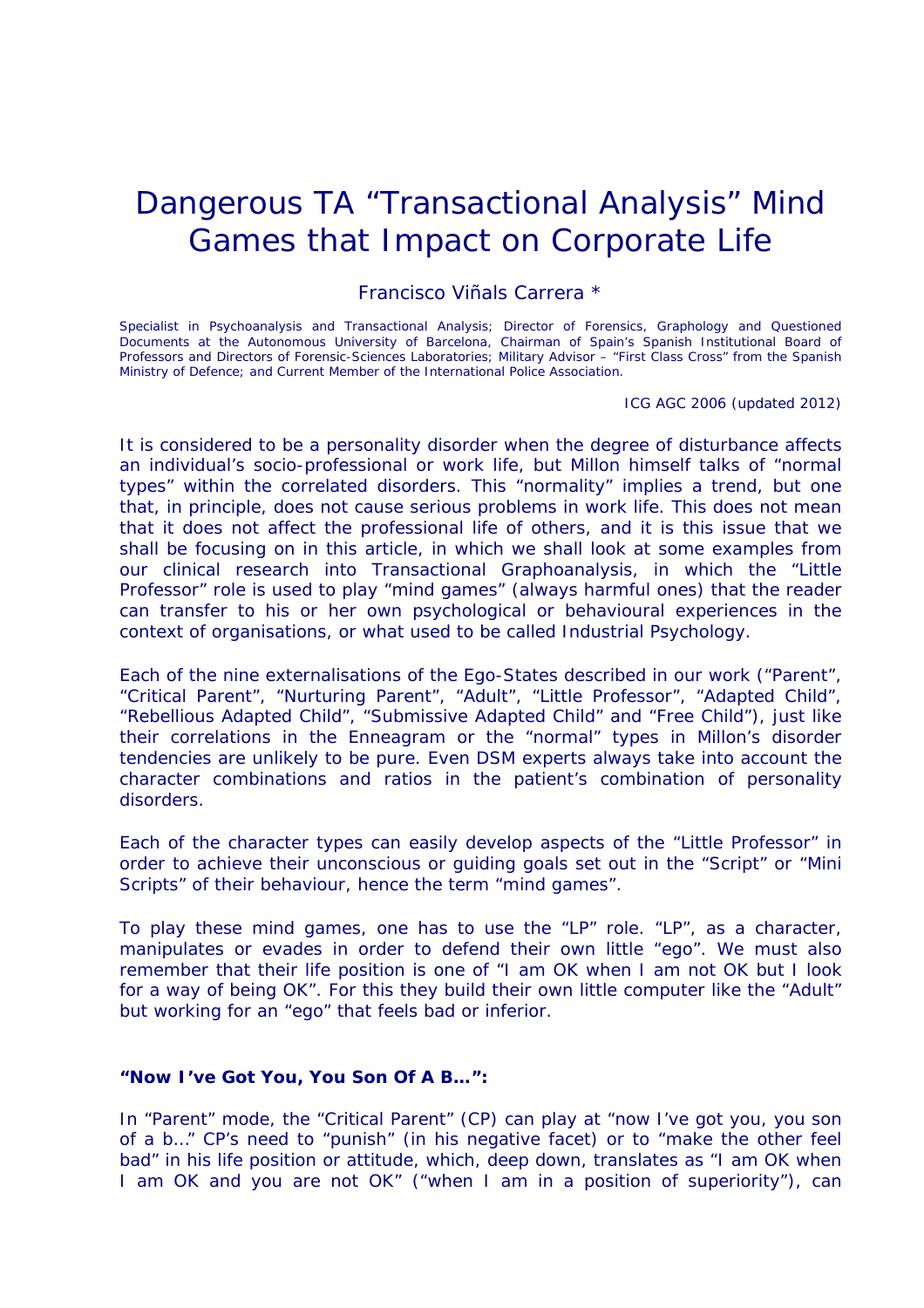become unhealthy to the point that he forces the other to feel bad even if he does not want to, provoking his weaknesses and manipulating him so he gives in to temptation. The CP that plays this kind of game may be a boss that makes things so difficult for his subordinate that he makes the latter deliberately break a rule while he is watching and it is then that he comes out with "now I've got you, you son of a b…"

Other much more subtle CPs are able to give the subordinate employee some apparent freedom. We know of a case in which, following sustained psychological abuse of an employee and having told him that he would soon be sacked for incompetence, his boss made him stay longer than everyone else for a whole week to lock up the office, while using a hidden camera set up in the office to record any rummaging in drawers, copying of files, photocopying of documents, etc., so that when the employee least expected it, he could get sadistic enjoyment out of calling him into his office and condemning him to "now I've got you, you son of a b…". The CP's handwriting is characterised by the imperiousness of the lines, especially the vertical ones (top-down pressure), by stiffness and angular lines, etc., but the dose of "Little Professor" he needs to manipulate or come up with solutions to achieve his purpose or need to punish the other makes him also incorporate curls, loops, curved returns and other artificial forms that disguise his true tyrannical intentions.

### **"Absence":**

Among the different versions of "Adapted Child", the most typical games are not exactly played with the pure type or basic "AC", who may indeed play hide-andseek or "absence" or "camouflage" as though he did not exist (any contact with others causes him anxiety).

In organisations, the AC uses this kind of mind game to get people to leave him in peace and not bother him, for example, by claiming to have a lot of work on, that he has to do something that requires a lot of concentration and that he will be fully absorbed by it, as a justification for not getting in contact, etc. Another way of applying this game is to find a way of not coinciding with others at moments of leisure or "social moments", including arriving and leaving, sharing a lift, going for a coffee, social get-togethers, etc., that he can avoid.

# **"Wooden Leg":**

The SAC (Submissive Adapted Child) has taken his feeling of inadequacy to a level at which he can abandon himself and easily play the "wooden leg" game (in which he presents himself as an invalid in order to get a "Nurturing Parent" to adopt him or get others who are stronger, more powerful, healthier or simply luckier to solve things for him).

This is the favourite game of the indolent, those who do not have much pride or willpower and, in extreme cases, do not care much about being insulted if, in return, they get the benefits of having their work done for them or resources given to them. Some employees who see themselves as inferior often play the "wooden leg" game in an attempt to earn pity because of their misfortune or lack of resources, their bad luck, personal circumstances, etc., and in many cases they get other colleagues and even their bosses to help them or do their work for them.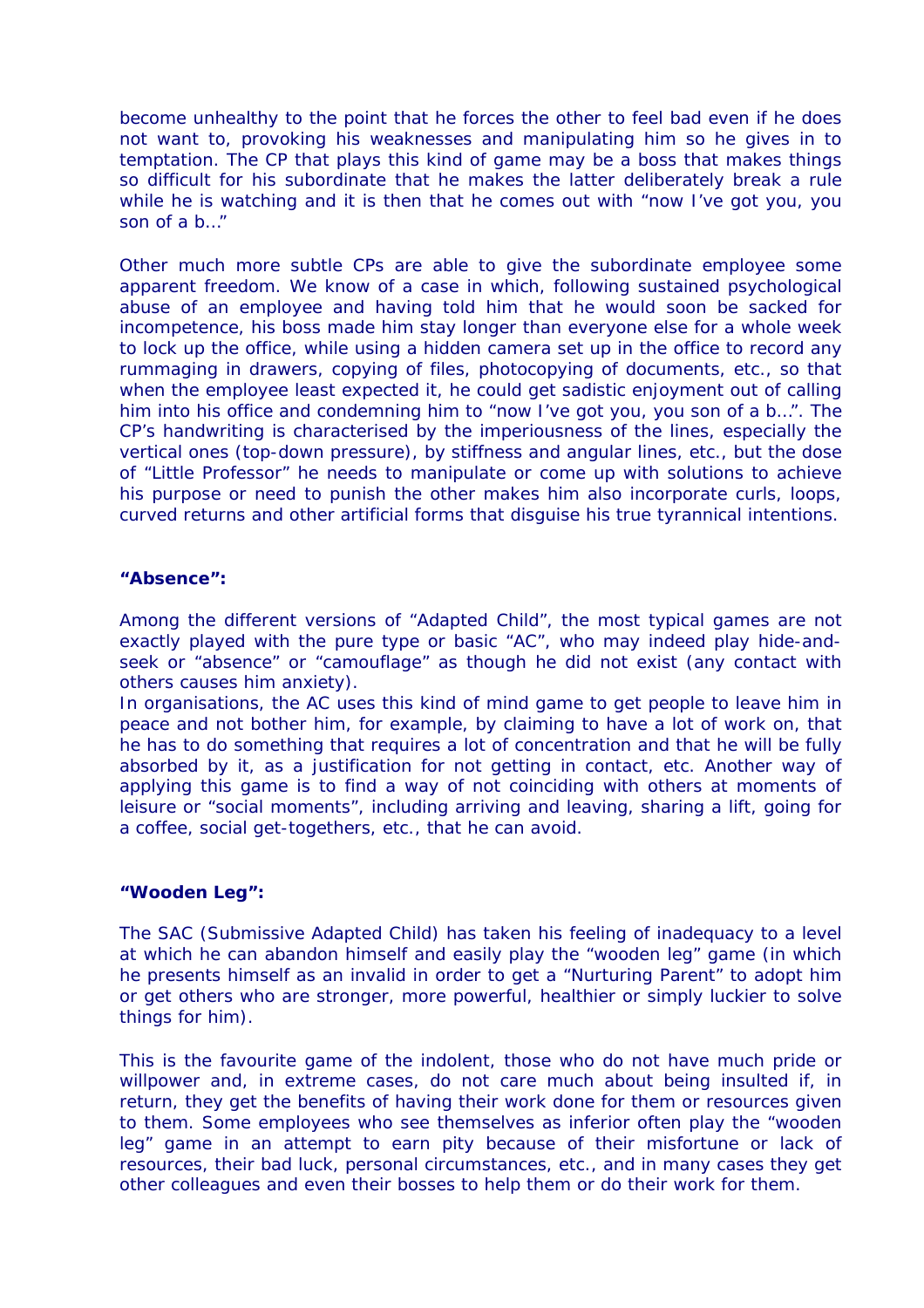### **"Let's You and Him Fight":**

This is one of the most destructive games there is, as it tends to be "violent" and it is one that Freud himself, the founder of psychoanalysis, classed as a form of sadism or sexual pleasure with TA nuances, as a product of the RAC (Rebellious Adapted Child). To this we would add that there is a combination of "Critical Parent" (Millon's Compensatory Narcissist) in which they resort to the "little professor" to deceive players, making them play without them realising that they are entering the ring, so that the organiser then enjoys throwing a stone at them from the barrier and seeing how the cocks fight each other to the death. They are thereby reaffirming their need to water down others' expectations by proving that "everyone is stupid" or, in other words, "everyone is not OK" and "so you cannot be better than me even if I'm not OK, because you're no better, and maybe you're even worse".



A.G. had some serious issues with alcohol, medication addiction, reports of sexual harassment by one of the teachers that worked with him in the association, etc. However, he had a disproportionate need for status that was more powerful than all of that and it was this factor (as a TA psychological mini script) that became the real driver of his "compensatory narcissism" to the point where all the pity that he apparently garnered, because of his

stutter or incomprehensible speech, his melancholic tone of voice and apparent inoffensiveness, earned him the trust of people who feel sorry for the weak. This was particularly true of his group of loyal elderly ladies who were always willing to protect "child" victims — even when these were over sixty years old (he had been brought up by his grandmother). Through this he found a perfect path as the "Little Professor" to reach the highest level in social transactions. Of course, to this end he had to spend most of the day on the phone or sending messages hither and thither, achieving a degree of affinity-intimacy with



individuals, to then secretly twist them around and twist each other around so that all the victims noticed was that people who used to talk to them had now distanced themselves and they did not know why, while he was still everyone's friend and benefited from all the these relationships. One of the strategies we observed, for example, was that of making sure the group of workers received an erroneous news item about a colleague who overshadowed him, and then hiding the corrections that were subsequently published in which the newspaper admitted it was an error on its part.

This type of personality usually has dependents (people of weaker character, with Millon's dependency disorder) who do a lot of their dirty work for them. However, it is also typical of dependents to "put their foot in it" precisely because of their naivety. They are so credulous of their narcissist that they are capable of being insulting or aggressive for their narcissist's sake and of course in the end they are the ones who then look bad and receive the most direct and harsh reports and punishments. The compensatory narcissist, with their great astuteness, generally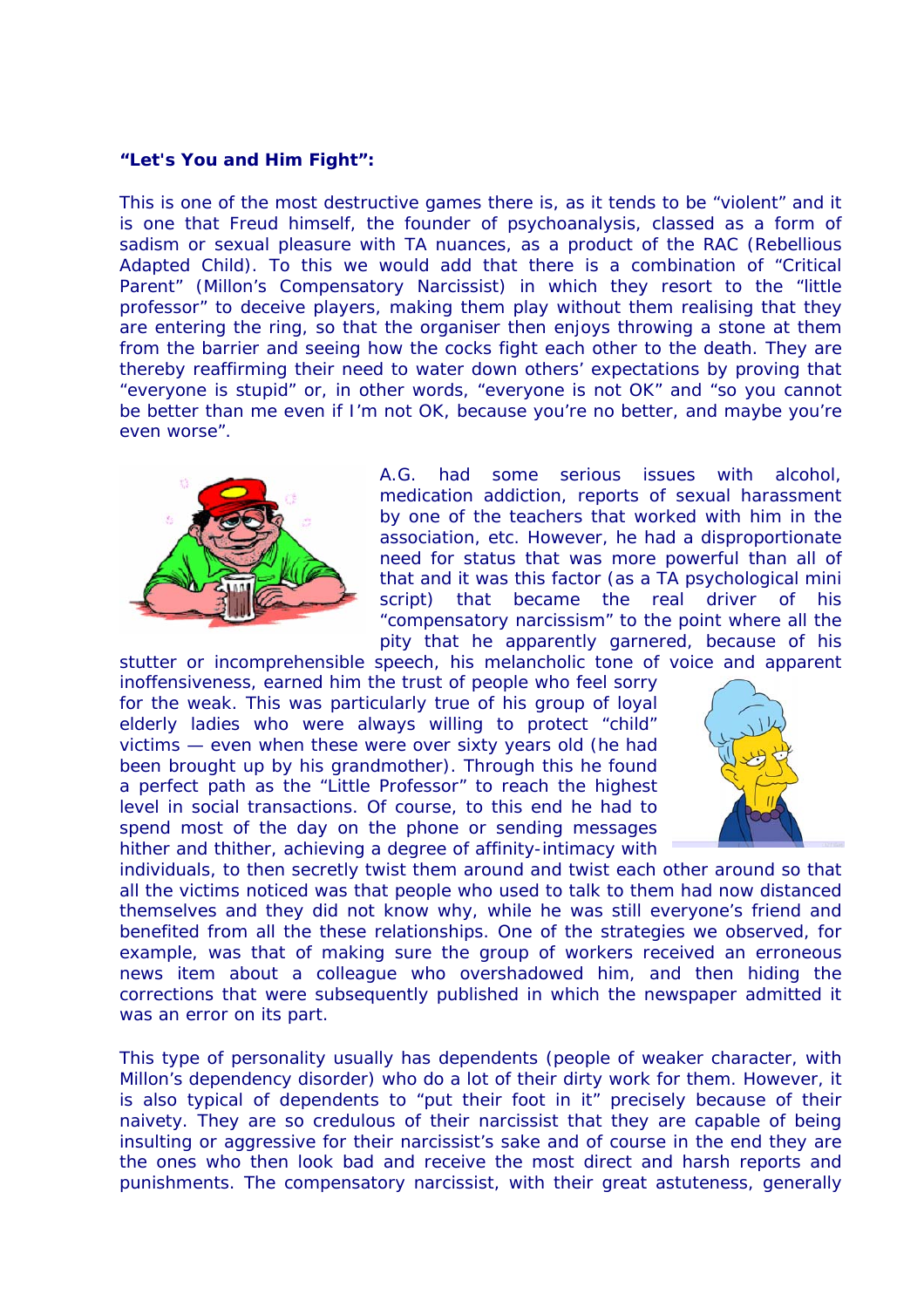comes out safe and sound and can always sacrifice their dependent by blaming everything on them (claiming that they were mistaken because they misunderstood the message, that they drew the wrong conclusions about the ambiguous message, and so on). Their handwriting may look like a mix of the apathetic and the CP. It may be stiff, drawn, not at all spontaneous, without any basic rhythm, without contrasts in the mobility of the rhythm and it may also have plenty of gestures with an upward diagonal pressure, as well as unconnected elements, "ambiguous and evasive letter formation" etc. The graphologist must always remember, however, that if he analyses the handwriting of another graphologist, the parameters can change and he must differentiate between what is unconsciously assimilated (as what would happen with a Rorschach analyst) and what is a real reflection of the true personality in this particular form of analysis, which may well come out in traits that are not the most obvious, formal or external.



Another version, similar to the previous one, can be found in a case of megalomania (excessive CP with FC) in a woman, Y.X., who despite her mediocre drive and average level of qualifications, carries a degree of narcissistic self-satisfaction. This has grown after giving lectures in so-called international associations and because she is a member of these associations which are "pyramidal" and which only accept people working for the top level (she translates articles in their

newsletters and has made friends with their enemies in order to spy on them and report back to the management, etc). Because of her excessive CP, this player could move directly into insults, but her "Little Professor" advises her to manipulate the environment so that her own aggression does not play against her. For this she uses a sub-speciality which is that of labelling anyone who crosses her path as "prejudiced". She belongs to a specific ethnic group that, for historical reasons, increases her credibility when she adopts the position of social victim, so she only needs to indicate that such and such a person is prejudiced and does not accept or like her ethnic group and she will achieve the effect of planting doubt and "damaging" the person's reputation and honour, however scientific and professional they may be. The person is now marked. What we see here is talented people finding it impossible to develop or gain social recognition because they have been cut off from the scientific community because of unfair and untrue labels they have been given. This is a variant of the "Let's You and Him Fight" game because she "throws the stone" as a "victim" and the others become the "hangmen" of the true victim, whose only crime was to overshadow the arriviste or social climber (in Millon's compensatory narcissist mode) who wants to be the only one on the international scene. Her handwriting shows a combination of angular traits that are steady on the vertical lines, with pressure typical of the CP, together with unconnected elements and final filiforms common to the "Little Professor" and lower opener ovals (underneath), in combination with the RAC and perversity.



I.Q., a boy "from a good family", as they used to say, (because he wanted for nothing), was very bright and highly qualified, so much so that he became arrogant and his hobby was signing up for things to punish people, not specific individuals, but indiscriminately. In fact, he was the typical "sniper", although his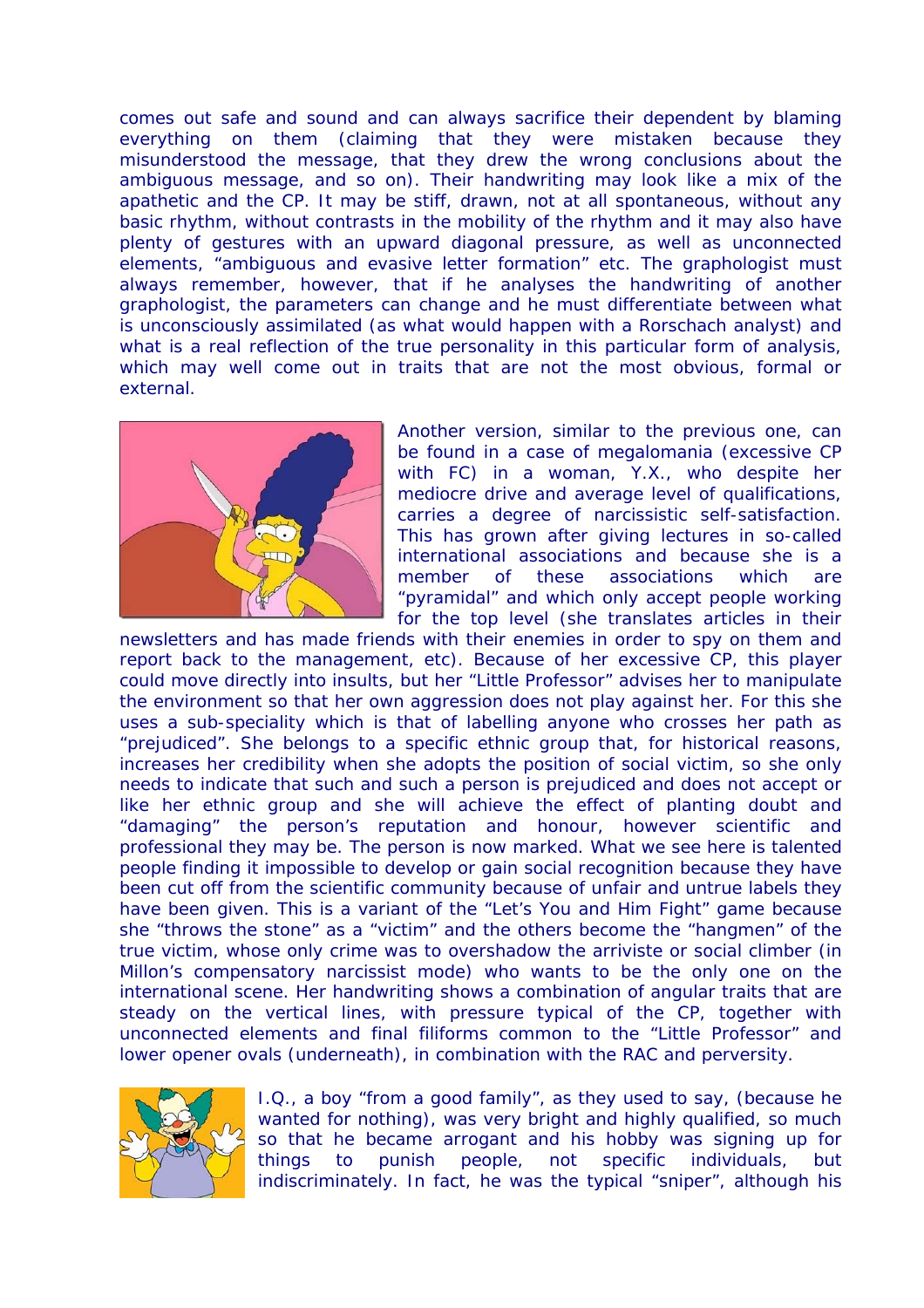"Little Professor" disguised this and he even sometimes took the role of someone's defender, the poor person! They may have thought that I.Q. really valued them but what they did not know was that he was a psychopath who had used him or her as a bait to attract others onto the scene and then shoot them. Clearly, it was not like an animal hunting for food, but a sadist's indiscriminate hunting and attempts to spread panic. And he succeeded: many no longer wanted to take part when they saw the results of his macabre actions. Eric Berne would liken it to the Nazis, as a regression through which all the ties and social taboos assimilated from previous cultures into the Parental System take one to the worst possible "Free" or "Natural Child" in his most primitive version of cannibalism and joy at the sexual humiliation of the losing side. The strongest peculiarity of his handwriting is the displaced pressure or lines dominated by the upward diagonal.



J.M., a young teacher, took an opportunity provided by a presentation given by a distribution list leader who was talking about his words having been twisted in an interview. The teacher, with Millon's Negativist "Boss's Son" syndrome, cast a stone, in the form of a statement supporting the media. He managed to create a veritable war zone in the lists, from which he had made a clean escape to then enjoy watching how they tore each other apart. Now and again, if he saw that the uproar he hoped for was not happening, he stoked the fire by sending a provoking message to a potential player who did not want to get involved. For

him, it is a way of offloading all his frustration for never having bettered his father, so he transfers this image of the successful parent that quashed him and that he would like to annihilate onto others, and of course he rationalises this transfer with intelligent arguments. His handwriting is in capital letters, tight, with strong upward diagonal lines.

# **Games with a "Boomerang" Effect**

By way of a second part and as an extension of the games described in Transactional Analysis, we have selected a few recent examples in which the manipulation of the child system in "Little Professor" mode working for the "Rebellious Adapted Child" or in combination with the "Critical Parent" and even the "Free Child", ends in the analysis of the "ha ha ha" laughter that Eric Berne attributes to: *"I've pulled a fast one on Joey… I'm going to get it now...*" which plays against the person who designed the whole manipulative strategy to unfairly hurt another.

There are hundreds of examples like this one on Facebook. The case of an elderly abuser who pretended to be a war veteran is still relatively recent. He also happens to be a loyal dependent of a sympathiser of the Manson clan. Together, they hired the profile of an asiatic woman who was promised a good financial deal in exchange for letting them write on her wall as though they were her. This was discovered straight away by the forensic sociolinguist, as the brusque expressions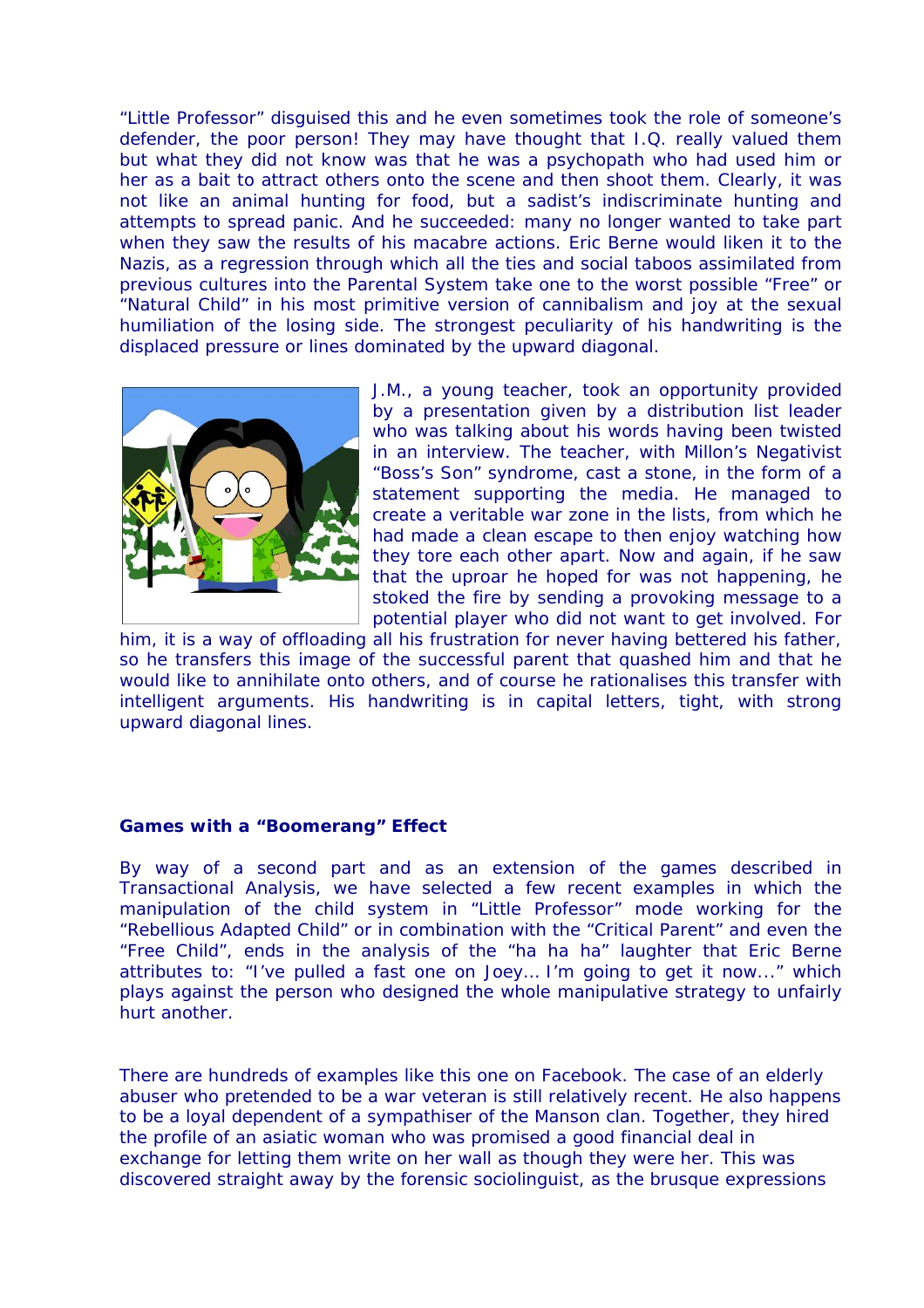

used by the black man could never have been produced by the naive Indian woman. Besides this, when there were earthquakes in India, the old man was completely uninformed and wrote trivial messages. One day, he decides to post a highly sexist joke that is completely degrading to women, about a man who treats his wife as though he was a pimp. Actually, what the black man and his owner or mistress (the Manson sympathiser) wanted was to teach a lesson to someone they did not like because they were not able to put her under

their thumb. But because people see that it is not the Indian woman but the man and his boss, they are the ones that come out looking ridiculous. However, it is not a good outcome for the woman, because to those who do not know the whole story, she ends up looking like a depraved woman who herself furthers sexism, especially when the guilty couple continued making jokes about sex and pigs, etc. We hope that this lady and her family have not been marginalised or suffered reprisals because of their apparent jokes which are more indicative of sexual obsession than of a normal person, and much less of a woman, because India does not have the freedoms to which we are accustomed in the West and they can condemn and punish these behaviours from a woman very severely (it should be remembered that in India a woman is worth nothing and owes her husband absolute obedience).



On the Internet, the distribution lists of professionals, no matter the business sector, and especially in the Anglo world where competition is brutal and raw, it sometimes become part in true "settling of accounts" with the colleagues, when they are created or used false identities or real identities of others under agreements, which will later be cooked rumors spread in social networks. In this climate of excessive competition, once upon a time there was a woman who had everything that many would ask for: she was young, pretty, happily married and successful in her career. She was highly qualified, held down an important management WANTED **position** and had written several university text